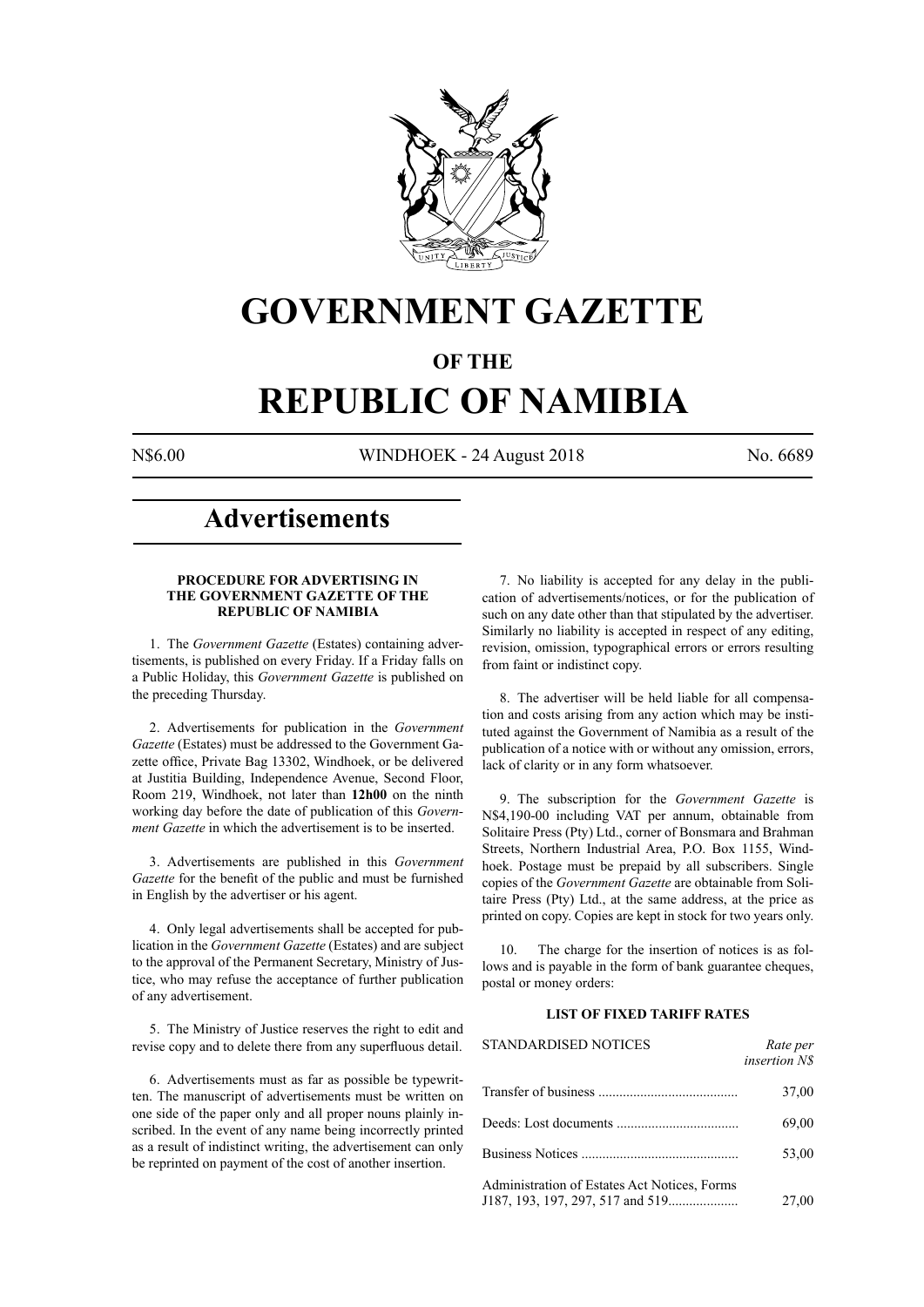| Insolvency Act and Companies Act Notices:                                                                                                                                                               | 48,00  |
|---------------------------------------------------------------------------------------------------------------------------------------------------------------------------------------------------------|--------|
| N.B. Forms 2 and 6 additional statements according<br>to word count table, added to the basic tariff.                                                                                                   | 333,00 |
| Naturalisation notices (including a reprint for the                                                                                                                                                     | 27,00  |
| Unclaimed moneys - only in the <i>Government</i><br>Gazette, closing date 15 January (per entry of                                                                                                      | 13,00  |
|                                                                                                                                                                                                         | 53,00  |
|                                                                                                                                                                                                         | 27,00  |
| NON-STANDARDISED NOTICES                                                                                                                                                                                |        |
| Company notices:                                                                                                                                                                                        |        |
| Short notices: Meetings, resolutions, offers of<br>compromise, conversions of companies, voluntary<br>windings-up, etc.: closing of members' registers<br>for transfer and/or declarations of dividends | 120,00 |
| Declaration of dividends with profit statements,                                                                                                                                                        | 267,00 |
| Long notices: Transfers, changes in respect of<br>shares or capital, redemptions, resolutions,                                                                                                          | 373,00 |
|                                                                                                                                                                                                         | 120,50 |

#### **FORM J 187**

#### **LIQUIDATION AND DISTRIBUTION ACCOUNTS IN DECEASED ESTATES LYING FOR INSPECTION**

In terms of section 35(5) of Act 66 of 1965, notice is hereby given that copies of the liquidation and distribution accounts (first and final, unless otherwise stated) in the estates specified below will be open for the inspection of all persons interested therein for a period of 21 days (or shorter or longer if specially stated) from the date specified or from the date of publication hereof, whichever may be the later, and at the offices of the Master and Magistrate as stated.

Should no objection thereto be lodged with the Master concerned during the specified period, the executor will proceed to make payments in accordance with the accounts.

69/2018 VAN SCHALKWYK Johanna Jacoba, 43122500108, Windhoek. Windhoek. Windhoek. Bank Windhoek Limited, Trust Department, P.O. Box 15, Windhoek.

1981/2017 CARSTENSEN Ernest August, 4302- 2500173, Walvis Bay. Walvis Bay. Windhoek. Bank Windhoek Limited, Trust Department, P.O. Box 15, Windhoek.

956/2017 NDEIPANDA Mwalundilandje, 42040- 600264, Omusati. Outapi. Windhoek. Bank Windhoek Limited, Trust Department, P.O. Box 15, Windhoek.

1227/2017 GERTSE Johannes, 68102500247, Karasburg. Elsie Gertse, 73011400148. Karasburg. Windhoek. Bank Windhoek Limited, Trust Department, P.O. Box 15, Windhoek.

| Liquidators' and other appointees' notices                    | 80,00  |
|---------------------------------------------------------------|--------|
| Gambling house licences/Liquor licences                       | 120,00 |
| SALES IN EXECUTION AND OTHER PUBLIC SALES:                    |        |
|                                                               | 207.00 |
| Public auctions, sales, tenders and welfare<br>organisations: | 69.00  |
|                                                               | 171,00 |
| ORDERS OF THE COURT                                           | 253,00 |

| Provisional and final liquidations or                  |        |
|--------------------------------------------------------|--------|
|                                                        | 157,00 |
| Reduction of change in capital mergers, offers         |        |
|                                                        | 373,00 |
| Judicial managements, <i>curator bonis</i> and similar |        |
|                                                        | 373,00 |
|                                                        | 48,00  |
| Supersession and discharge of petitions (J.158)        | 40,00  |
|                                                        |        |

11. The charge for the insertion of advertisements other than the notices mentioned in paragraph 10 is at the rate of N\$13,00 per cm double column. (Fractions of a cm must be calculated as a cm).

12. No advertisements shall be inserted unless the charge is prepaid. Cheques, drafts, postal or money orders must be made payable to the Ministry of Justice, Private Bag 13302, Windhoek.

287/2018 DU PLESSIS Willem Adam, 4605- 3100188, No. 61 Peter Meushihange Street, Walvis Bay. Walvis Bay. Windhoek. FNB Fiduciary Namibia (Pty) Ltd, P.O. Box 448, Windhoek, Namibia.

367/2017 SAUERWEIN Magdalena, 68061900- 580, 708 Libra Street, Dorado Park. Paul Nicholas Albert Sauer-wein, 65082900226. Windhoek. Windhoek. FNB Fiduciary Namibia (Pty) Ltd, P.O. Box 448, Windhoek, Namibia.

484/2017 DIPPENAAR Martha Catharina Jacoba, 49061400260, Otjiwarongo, 23 February 2017. Amended. Windhoek. Otjiwarongo. Standard Executors & Trustees, P.O. Box 2164, Windhoek, Namibia.

1746/2017 ZIEKENOPPASSER Bob Simon, 10 February 1950, 50021000751, Swakopmund, 7 October 2017. Chris Brandt Attorneys, 4 Chateau Street, P.O. Box 11292, Windhoek, Repubic of Namibia.

509/2018 OLIVIER George Ostwell, 52021000869, Rehoboth. Irene Olivier, 59103100057. Rehoboth. Windhoek. Mr. S. Mouton Estate Practitioner, P.O. Box 3628, Rehoboth.

594/2018 RITTMANN Karel Daniel, 4305- 1100269, Rehoboth. Rehoboth. Windhoek. Mr. S. Mouton Estate Practitioner, P.O. Box 3628, Rehoboth.

1508/2017 VAN WYK Arrie Frederik, 23112500032, Rehoboth. Anna Jacoba van Wyk, 44012200119. Rehoboth. Windhoek. Mr. S. Mouton Estate Practitioner, P.O. Box 3628, Rehoboth.

1988/2009 SHIKALE Jairus, 53093000068, Ondangwa, Namibia. Abia Shikale, 54081100144. Ondangwa. Wind-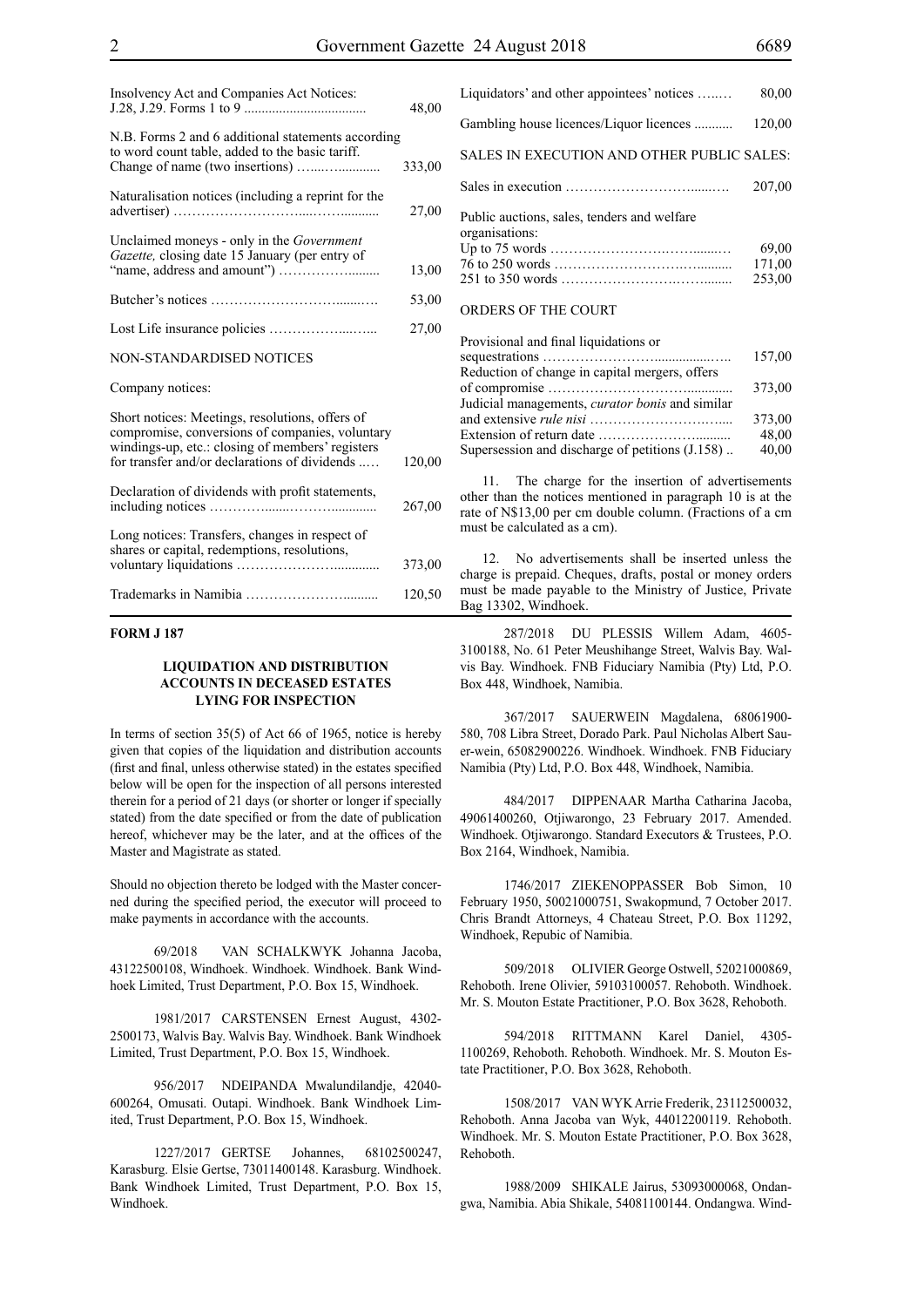1671/2017 DEEGE Eduard Willem Frederik, 12 December 1936, Portion 123 ( a portion of Portion 32) of the Farm No. 163, Swakopmund, Namibia. Gerda Jacoba Degge, 3 April 1939. Swakopmund. Windhoek. Kinghorn Associates, P.O. Box 1455, Swakopmund.

286/2016 KOMEHEKE Erna Lisoni, 63011200475, Okahandja. Supplementary. Windhoek. Okahandja. Claassen & Visser Estate Practitioners cc, P.O. Box 24621, Windhoek, Namibia.

323/2018 OOSTHUIZEN Johannes, 48102600217, Erf 2008, Springbok Street, Tsumeb, Namibia. Magdalena Johanna Oosthuizen, 58010500429. Tsumeb. Windhoek. F.A. Pretorius & Co., P.O. Box 31, Tsumeb.

1007/2015 TJIHARA Blandina, 36081700011, Khomas, 17 April 2015. Windhoek. Windhoek. Shilunga Estates Consultants, Office No. 9, 2nd Floor, 177 Sam Nujoma Drive, Windhoek.

1442/2014 HARDLEY Rudolfine, 68052900530, Oshana, 16 August 2014. Amos Franklin Hardley, 5804- 1700616. Windhoek. Oshana. Shilunga Estates Consultants, Office No. 9, 2nd Floor, 177 Sam Nujoma Drive, Windhoek.

2005/2017 SHIKESHO Abrosius Nangudi, 55101- 200190, Kavango East, 8 December 2016. Perpeta Namutenya Sikongo, 59071400344. Windhoek. Rundu. Shilunga Estates Consultants, Office No. 9, 2nd Floor, 177 Sam Nujoma Drive, Windhoek.

1091/2017 KAMBOUA Johanna Uzuva, 51091- 000409, Erf 1081, Wanaheda, Windhoek, Extension 3. Windhoek. Windhoek. Christian Gwana Nambahu, P.O. Box 98780, Pelican Square, Windhoek.

1923/2017 ANGULA John, 57082900430, Erf 7134, Prium Street, Katutura, Windhoek. Windhoek. Windhoek. Christian Gwana Nambahu, P.O. Box 98780, Pelican Square, Windhoek.

667/2018 ENGELBRECHT Anna Elizabeth, 61050600517, Erf No. 961, Khomasdal, Windhoek. Karel Paul Engelbrecht, 59062600433. Windhoek. Isaacks & Associates Inc., P.O. Box 23317, Windhoek.

1467/2017 DIETZ Gerlinde, 44 Ufergasse, Illmitz, Austria. Windhoek. Fisher, Quarmby & Pfeifer, P.O. Box 37, Windhoek.

1645/2017 CHAMPION Rosemary Valerie, 47020- 50047080, Villa Fontanta, Yzerfontein, RSA. Windhoek. Fisher, Quarmby & Pfeifer, P.O. Box 37, Windhoek.

638/2018 DE SILVA Stella, 46100600323, Palms Home, Erf 3356, Walvis Bay. Walvis Bay. Windhoek. Pointbreak Trust and Estates (Pty) Ltd, P.O. Box 156, Windhoek.

1030/2016 Schickerling Anna Wilhelmina, 29101300253, Erf 107, Kabeljou Street, Henties Bay, Namibia, 5 February 2016. Delport Legal Practitioners, Unit 7, Bismarck Village, Bismarck Street, P.O. Box 31549, Pionierspark, Windhoek.

258/2016 ERNSTING Sabine Helene Margarete, 18 Otober 1941, Margarethen Street, Klein Windhoek, Namibia. Amended. Windhoek. Etzold-Duvenhage, 33 Feld Street, P.O. Box 320, Windhoek.

413/2018 GROBLER Susanna Cornelia, 3808- 2600039, Grootfontein Old Age Home. Windhoek. Grootfontein. Veritas Eksekuteurskamer (Pty) Ltd, P.O. Box 755, Windhoek.

1834/2017 ROSSOUW Gerhardus Jacobus, 500816- 5194083, Pretoria, Republic of South Africa. Windhoek. K&M Trust Services, p.o. Box 9179, Eros, Windhoek, Namibia.

 $\overline{\phantom{a}}$  ,  $\overline{\phantom{a}}$  ,  $\overline{\phantom{a}}$  ,  $\overline{\phantom{a}}$  ,  $\overline{\phantom{a}}$  ,  $\overline{\phantom{a}}$  ,  $\overline{\phantom{a}}$  ,  $\overline{\phantom{a}}$  ,  $\overline{\phantom{a}}$  ,  $\overline{\phantom{a}}$  ,  $\overline{\phantom{a}}$  ,  $\overline{\phantom{a}}$  ,  $\overline{\phantom{a}}$  ,  $\overline{\phantom{a}}$  ,  $\overline{\phantom{a}}$  ,  $\overline{\phantom{a}}$ 

#### **FORM J 193**

#### **NOTICE TO CREDITORS IN DECEASED ESTATES**

All persons having claims against the estates mentioned below are hereby called upon to lodge their claims with the executors concerned, within 30 days (or otherwise as indicated) calculated from the date of publication hereof. The information is given in the following order: Estate number, surname and Christian names, date of birth, identity number, last address, date of death; surviving spouse's names, surname, date of birth and identity number; name and address of executor or authorised agent, period allowed for lodgement of claims if other than 30 days.

473/2018 ELS Daphne Dorothy, Windhoek, 8 July 1938, 38070800208, Room 228, Auas Hills Retirement Village, 27 February 2018. Standard Executors & Trustees, P.O. Box 2164, Windhoek, Namibia.

450/2018 NAMASEB Benjamin, 3 November 1932, Otjiwarongo, 7 June 2010. Van der Westhuizen & Greeff, Hage Geingob Street, Otjiwarongo.

1194/2018 HUGO Dirk Johannes, Windhoek, 12 May 1949, 49051200269, Grootfontein, 3 July 2018. F.M. Oehl Trust cc, P.O. Box 90290, Windhoek, Namibia.

977/2018 KOTZE Hester Maria, Windhoek, 11 April 1932, 32041100192, Huis Deon Louw Retirement Home, Gobabis, 13 June 2018. P.J. Kotze, P.O. Box 80021, Olympia.

1018/2018 SCHEEPERS Willem Julius Albertus, Windhoek, 25 December 1947, 47122500101, Farm Usib, District Rehoboth, 22 November 2017. Martha S.L. Dobberstein, P.O. Box 5924, Ausspannplatz, Windhoek, Namibia.

1164/2018 HEGENBERGER Wulf Fritz Jakob, Windhoek, 3 May 1937, 37050300071, No. 24 Burg Street, P.O. Box 97013, Maerua Park, Windhoek, 12 July 2018. Engling, Stritter & Partners, P.O. Box 43, Windhoek.

1577/2017 UUGWANGA Lucas Atuyikuni, Windhoek, 7 August 1942, 42080700367, Erf 5843, Feld Street, Windhoek, 1 September 2017. Petrina Uugwanga, 2 July 1953, 53070200176. Du Pisani Legal Practitioners, No. 67 John Meinert Street, P.O. Box 23990, Windhoek.

1270/2012 MUHARUKUA Tusnelde, Windhoek, 7 December 1921, 21120700051, Erf 3864, Max Eichab Street, Katutura, Windhoek, 6 July 2012. IBIS Financial Services cc, P.O. Box 80049, Windhoek.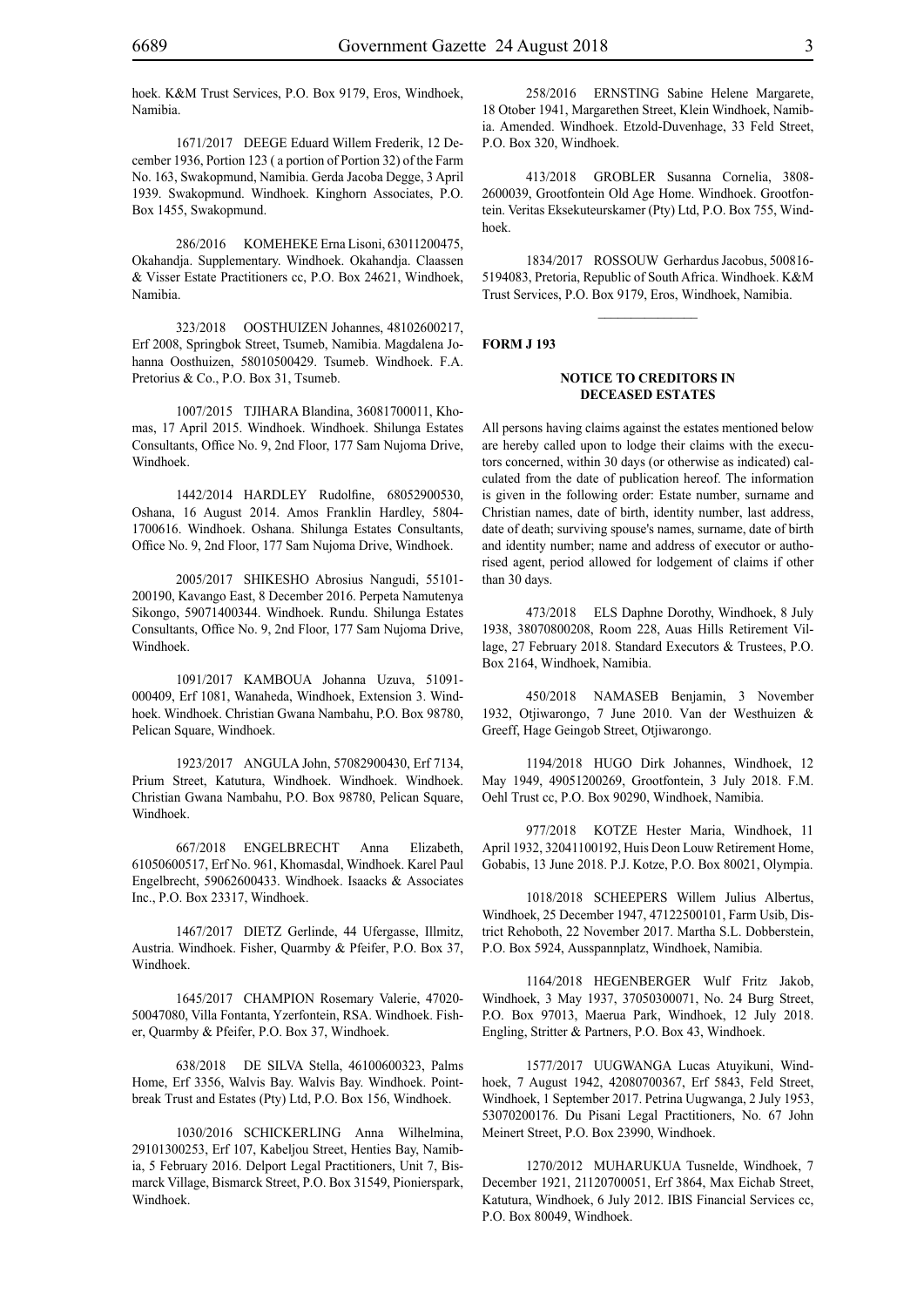830/2018 HORN Berend Christoffel, Windhoek, 8 April 1956, 56040800356, 13 Locke Street, Academia, Windhoek, Namibia, 10 May 2018. Elizabeth Gloudina Maria Horn, 23 December 1958, 58122300227. Koep & Partners, P.O. Box 3516, Windhoek.

1168/2018 PAULUS Rauha Kiise, 52032500027, Khomas, 17 June 2018. Windhoek. Windhoek. Shilunga Estates Consultants, Office No. 9, 2nd Floor, Atlas House, 177 Sam Nujoma Drive, Windhoek.

1394/2017 TOMAS Silvanus, 35080800275, Khomas, 15 October 2016. Windhoek. Windhoek. Shilunga Estates Consultants, Office No. 9, 2nd Floor, Atlas House, 177 Sam Nujoma Drive, Windhoek.

946/2018 SHINKEVA Manfred, 61102700193, Khomas, 11 September 2017. Kristofina Katongo Shinkeva, 65090100047. Windhoek. Windhoek. Shilunga Estates Consultants, Office No. 9, 2nd Floor, Atlas House, 177 Sam Nujoma Drive, Windhoek.

1870/2017 BLAAUW Raymond, 22 August 1966, 66082200764, Khomas, Namibia, 14 November 2017. Charmaine Schultz Legal Practitioners, P.O. Box 23823, Windhoek.

246/2017 KARORA Olavi Shivute, Windhoek, 12 December 1975, 75121200358, Rundu, Kavango East, 2 November 2016. Martha Ndahama Mbambero, 10 October 1982, 82101012154. Mungu Wills & Estate Administration cc, Omatjene Street, Windhoek, P.O. Box 98321 Pelican Square, Hochland Park.

 $\frac{1}{2}$ 

#### **FORM 2**

## **MEETING OF CREDITORS IN SEQUESTRATED ESTATES OR COMPANIES BEING WOUND UP**

Pursuant to sections *forty-one* and *forty-two* of the Insolvency Act, 1936, notice is hereby given that a meeting of creditors will be held in the sequestrated estates or companies being wound up mentioned below, on the dates, at the times and places and for the purpose thereof.

Meetings in a town in which there is a Magistrate's office, will be held before the Master, elsewhere they will be held before the Magistrate.

The particulars given in the following order: The number of estate/company; the name and description of the estate/company; the date, hour and place of meeting and the purpose of the meeting.

W12/12 **Komsberg Farming (Pty) Ltd** (In Liquidation). 5 September 2018, at 10h00 at the Office of the Master of the High Court, Windhoek. Proof of claims. Alwyn van Straten, Executrust (Pty) Ltd, 14 Perkin Street, P.O. Box 32098, Windhoek.

 $\frac{1}{2}$ 

## **CASE NO.: HC-MD-CIV-ACT-CON-2017/01135 IN THE HIGH COURT OF NAMIBIA MAIN DIVISON, WINDHOEK**

In the matter between:

## **FIRST NATIONAL BANK OF NAMIBIA LIMITED** Plaintiff

and

## **CHRISTOPHINE BERNICE UJAHA** Defendant

#### **NOTICE OF SALE IN EXECUTION**

In execution of a Judgement granted by the above Honourable Court, the following property will be sold by public auction by the Deputy Sheriff of **Swakopmund** on **31 August 2018, 10H00** at Erf No. 775, a portion of Erf 618, Fransiska van Neel Street, Tamariskia, Swakopmund, Republic of Namibia.

- CERTAIN: Erf No. 775 ( a portion of Erf 618) Tamariskia SITUATE: In the Municipality of Swakopmund (Registration Division "G") Erongo Region MEASURING: 700 (seven zero zero) square meters HELD: By Deed of Transfer T 1527/2013
- IMPROVEMENTS: Double storey dwelling consisting of Kitchen, Scullery, Lounge with built-in braai, 2 x bedrooms with onsuite bathrooms, 2 x bedrooms with cupboards, 2 x bedrooms without cupboards, 1 x Bathroom, double Garage

#### **CONDITIONS OF SALE:**

- 1. The Sale is subject to provisions of the High Court Act no. 16 of 1990, as amended, and the property will be sold "voetstoots" according to the existing title deed.
- 2. The complete Conditions of Sale will be read out at the time of the sale, and may be inspected beforehand at the offices of the Plaintiff and Plaintiff's attorney at the under-mentioned address, as also at the offices of the Deputy Sheriff, Swakopmund.

Dated at WINDHOEK on the 11th day of JULY 2018.

J C VANWYK ATTORNEYS Legal Practitioner for Plaintiff 18 LOVE STREET WINDHOEK

## **CASE NO: HC-MD-CIV-ACT-CON-2016/02372 IN THE HIGH COURT OF NAMIBIA**

In the matter between:

**FIRST NATIONAL BANK OF NAMIBIA LTD** Plaintiff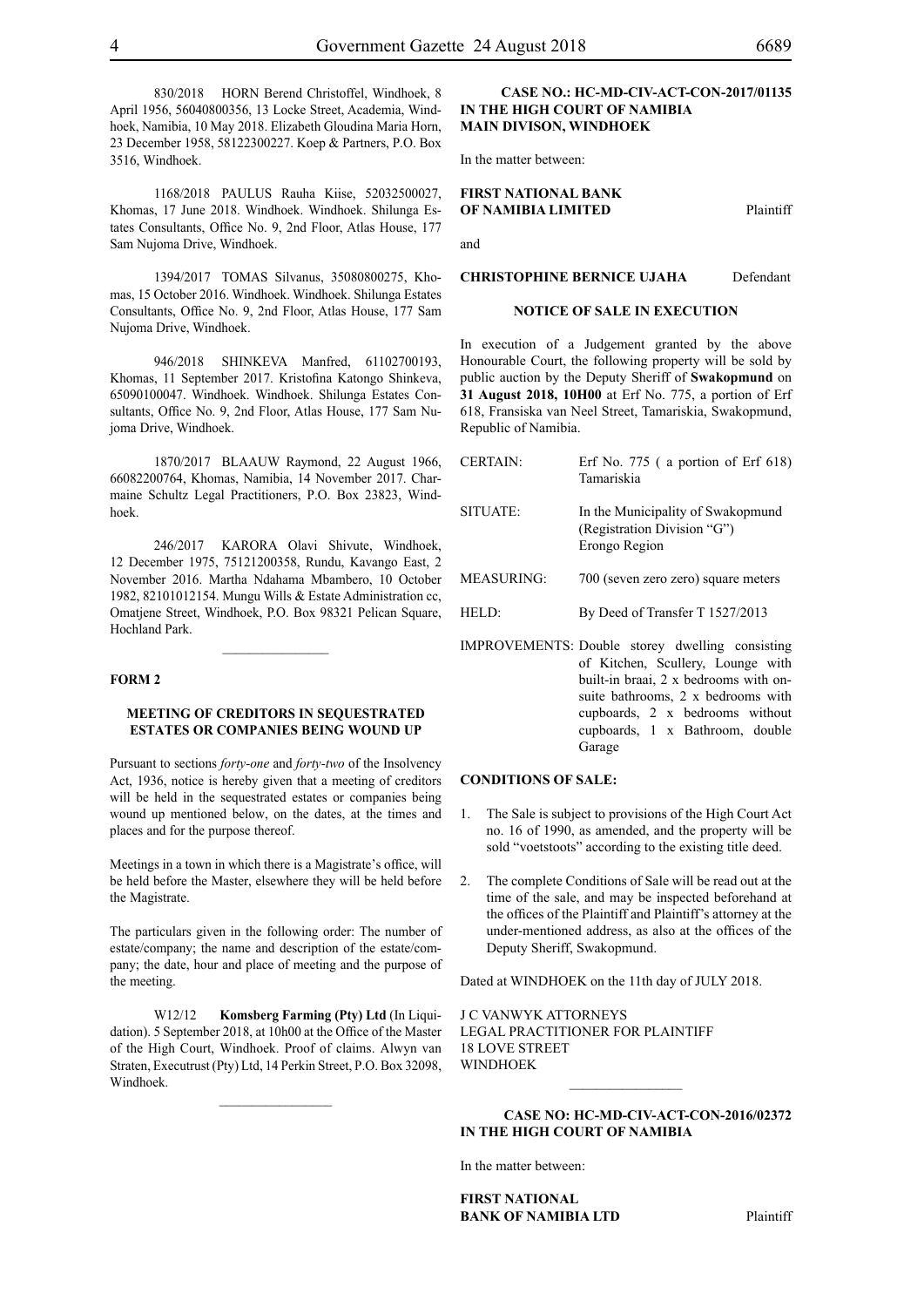and

| (Registration Division "J")<br>Otjozondjupa Region<br>Defendant                                                                                                                                              |  |
|--------------------------------------------------------------------------------------------------------------------------------------------------------------------------------------------------------------|--|
| <b>MEASURING:</b><br>304 (three nil four) square metres                                                                                                                                                      |  |
| CONSISTING OF: $3 \times$ Bedrooms, $1\frac{1}{2}$ Bathrooms, Kitchen<br>/ Lounge, Garage and Veranda<br>Pursuant to a Judgment of the above Honourable Court<br>granted on 26 SEPTEMBER 2017, the following |  |
| The "Conditions of Sale-in-Execution" will lie for inspection<br>at the office of the Deputy Sheriff at OKAHANDJA and at<br>the Head Office of Plaintiff at WINDHOEK and Plaintiff's                         |  |
| morning at ERF 3148 (EXTENSION NO. 3) FREESIA<br>Attorneys, Fisher, Quarmby & Pfeifer, at the under<br>mentioned address.                                                                                    |  |
| Dated at WINDHOEK this 23rd day of JULY 2018<br>Erf No. 3148 Khomadsdal (Extension<br>EICHED OILADMDV & DEEIEED                                                                                              |  |
| immovable property will be sold without reserve and<br>voetstoots by the Deputy Sheriff of the District of<br><b>WINDHOEK</b> on 11 <b>SEPTEMBER</b> 2018 at 12h00 in the                                    |  |

FISHER, QUARMBY & PFEIFER LEGAL PRACTITIONER FOR Plaintiff Cnr Robert Mugabe Avenue & Thorer Street Entrance in Burg Street PO BOX 37 WINDHOEK

SITUATE: In the Municipality of Okahandja

## **CASE NO: HC-MD-CIV-ACT-CON-2017/03857 IN THE HIGH COURT OF NAMIBIA**

 $\frac{1}{2}$ 

In the matter between:

#### **BANK WINDHOEK LIMITED** Plaintiff

and

**MERVIN NICOLAAS FRANKLIN DENTLINGER** Defendant

#### **NOTICE OF SALE IN EXECUTION**

In execution of a Judgement of the above Honourable Court in the above action, a sale without reserve will be held by the Deputy Sheriff, **Rehoboth**, at Remainder of Farm Naus 319, Rehoboth, on **29 August 2018**, at **10h00**, of the undermentioned property:

| <b>CERTAIN:</b>   | Remainder of the Farm Naus 319                                                                                                                                                                                                                                                                                                                                                                                                        |
|-------------------|---------------------------------------------------------------------------------------------------------------------------------------------------------------------------------------------------------------------------------------------------------------------------------------------------------------------------------------------------------------------------------------------------------------------------------------|
| SITUATE:          | In the district of Hardap Region<br>(Registration division "M")                                                                                                                                                                                                                                                                                                                                                                       |
| <b>MEASURING:</b> | 3979,5006 (three nine seven nine<br>comma five nil nil six) hectares                                                                                                                                                                                                                                                                                                                                                                  |
|                   | IMPROVEMENTS: Farm with: 7 camps with 8 wire stock<br>proof fencing, electricity supplied<br>by a generator, 3 boreholes, 2 with<br>solar electrical pumps and 1 with<br>a windmill, 3 corrugated iron and<br>cement dams, 4 five thousand liter<br>plastic water tanks, three bedroom<br>dwelling with lounge, dining room,<br>kitchen, guest we and one bathroom,<br>store room, double garage, engine<br>room and workers dwelling |

TERMS 10% of the purchase price and the auctioneers' commission must be paid on the date of the sale. The further terms and conditions of the sale will be read prior to the

- 
- SITUATE: In the Municipality of Windhoek (Registration Division "K")
- MEASURING: 533 (five hundred and thirty three) square metres
- CONSISTING OF: Main Dwelling: 3 x Bedrooms, 1 x Lounge, 1 x Kitchen, 1 x TV Room, 1 x Study, 2 x Bathrooms

The "Conditions of Sale-in-Execution" will lie for inspection at the office of the Deputy Sheriff at WINDHOEK and at the Head Office of Plaintiff at WINDHOEK and Plaintiffs Attorneys, Fisher, Quarmby & Pfeifer, at the undermentioned address.

Dated at WINDHOEK this 23rd day of JULY 2018

FISHER, QUARMBY & PFEIFER LEGAL PRACTITIONER FOR Plaintiff c/o Robert Mugabe & Thorer Streets entrance on Burg Street PO BOX 37 WINDHOEK

## **CASE No. HC-MD-CIV-ACT-CON-2016/02722 IN THE HIGH COURT OF NAMIBIA**

 $\frac{1}{2}$ 

In the matter between:

## **STANDARD BANK NAMIBIA LIMITED** Plaintiff

and

## **OGRAN GAITAGOB GONTEB** Defendant

### **NOTICE OF SALE IN EXECUTION OF IMMOVABLE PROPERTY**

Pursuant to Judgment of the above Honourable Court granted on **15 SEPTEMBER 2017**, the following immovable property will be sold without reserve and voetstoots by the Deputy Sheriff of the District of **OKAHANDJA** on the **14 SEPTEMBER 2018** at **10H00** at ERF NO. 1828 (EXTENSION NO. 9), OKAHANDJA, REPUBLIC OF NAMIBIA

CERTAIN: Erf No. 1828, Okahandja (Extension No. 9)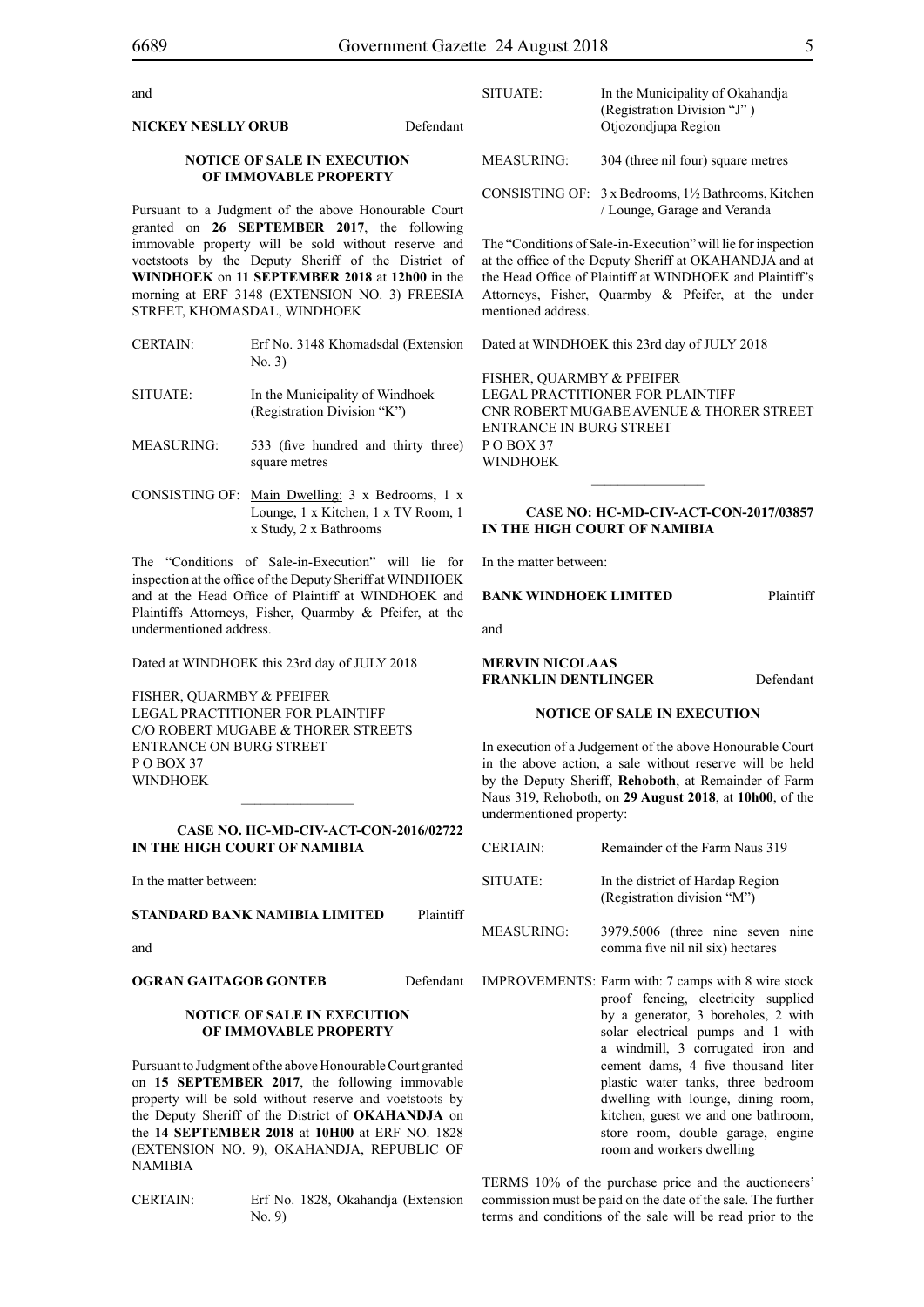auction and lie for inspection at the office of the Deputy Sheriff, Rehoboth and at the offices of the execution creditor's attorneys.

DATED at WINDHOEK this 22nd day of JUNE 2018.

DR WEDER KAUTA & HOVEKA INC Legal Practitioner for Plaintiff WKH HOUSE Jan Jonker Road WINDHOEK

#### **Case Nr. HC-MD-CIV-ACT-CON-2017/02130 IN THE HIGH COURT OF NAMIBIA MAIN LOCAL DIVISION, WINDHOEK**

 $\frac{1}{2}$ 

In the matter between:

**STANDARD BANK NAMIBIA LIMITED** Plaintiff

and

#### **JEROME GORDON SNYDERS** Defendant

#### **NOTICE OF SALE IN EXECUTION**

In EXECUTION of a Judgment of the High Court of Namibia, given on **18 March 2018**, a Judicial Sale by PUBLIC AUCTION will be held of and at the undermentioned immovable property on **4 SEPTEMBER 2018** at **10h00** at Erf 474, NO. 13 BLINKPAN STREET, KLEINE KUPPE, WINDHOEK of a:

| <b>CERTAIN:</b> | Erf No. 474 Kleine Kuppe (Extension<br>No. 1)                                    |
|-----------------|----------------------------------------------------------------------------------|
| SITUATE:        | In the Municipality of Windhoek<br>(Registration Division "K")<br>Khomas Region; |
| MEASURING:      | 462 (four six two) square metres                                                 |
| HELD BY:        | Deed of Transfer No T 5083/2008                                                  |
| <b>SUBJECT:</b> | to all the conditions contained therein                                          |

The following improvements are on the property (although nothing in this respect is guaranteed):

1 x kitchen; 1 x lounge; 3 x bedrooms; 1 x bath / toilet; 2x garage; 1x Study; 1x scullery; Outside BBQ; 1x swimming pool; 1x store room.

The property will be sold by the Deputy Sheriff to the highest bidder subject to the conditions of sale.

The conditions of sale to be read out by the Deputy Sheriff, Windhoek, at the time of the sale and which conditions may be inspected prior to the sale at the offices of the Deputy Sheriff Windhoek, and at the offices of ENSafrica Namibia (incorporated as Lorentz Angula Inc.), Ground Floor, Unit 4, Ausspann Plaza, Dr. Agostinho Neto Road, Windhoek.

DATED at WINDHOEK this 13th day of JULY 2018.

Legal Practitioner for Plaintiff ENSafrica Namibia (incorporated as LorentzAngula Inc.) Ground Floor, Unit 4, Ausspann Plaza DR. AGOSTINHO NETO STREET WINDHOEK  $\frac{1}{2}$ 

## **Case Number: HC-MD-CIV-ACT-CON-2017/02538 IN THE HIGH COURT OF NAMIBIA (Main Division)**

In the matter between:

#### **GUNNAR JENSEN ACTING IN HIS CAPACITY AS A TRUSTEE OF THE CHRIS ELOFF BUILDING MATERIALS TRUST T/A PENNYPINCHERS TIMBERCITY WINDHOEK** Plaintiff

and

#### **GRACE INVESTMENTS FOUR (PTY) LTD T/A SABICA DEVCO** First Defendant **YOLANDE MARAIS** Second Defendant

#### **NOTICE OF SALE IN EXECUTION OF IMMOVABLE PROPERTY**

Pursuant to a Judgement of the above Honourable Court granted on **13 April 2018**, the following immovable property will be sold "voetstoots" by the Deputy Sheriff for the District of **Windhoek** on **Thursday, 13 September 2018** at **12h00** at the under mentioned Erf:

| <b>CERTAIN</b> | Erf 323, Erospark                                                       |
|----------------|-------------------------------------------------------------------------|
| SITUATE:       | In the City of Windhoek<br>(Registration Division "K")<br>Khomas Region |
| <b>EXTENT</b>  | 1463 (one four six three) square<br>metres                              |
| HELD BY:       | Deed of Transfer No: $T$ 2771/2009                                      |

IMPROVEMENTS: 1 x Dining Room, 1 x Lounge, 1 x TV Room, 1 x Kitchen, 2 x Bedrooms, 3 x Bedrooms, 1 x Bathroom in suite, 1 x Bathroom, 1 x Full guest bathroom, 1 x Guest toilet, 2 x Carport parking, 1 x Build in braai, 1 x Swimming pool

RESERVE PRICE: N\$3 950 000.00

The "Conditions of Sale in Execution" will lie for inspection at the office of the Deputy Sheriff in Windhoek, and at the Office of Plaintiff's Legal Practitioners of Record in Windhoek at Plaintiffs Attorneys, Etzold - Duvenhage, at the undermentioned address.

 $\frac{1}{2}$ 

DATED at WINDHOEK this 31st day of JULY 2018.

ETZOLD - DUVENHAGE LEGAL PRACTITIONER FOR PLAINTIFF NO. 33 FELD STREET WINDHOEK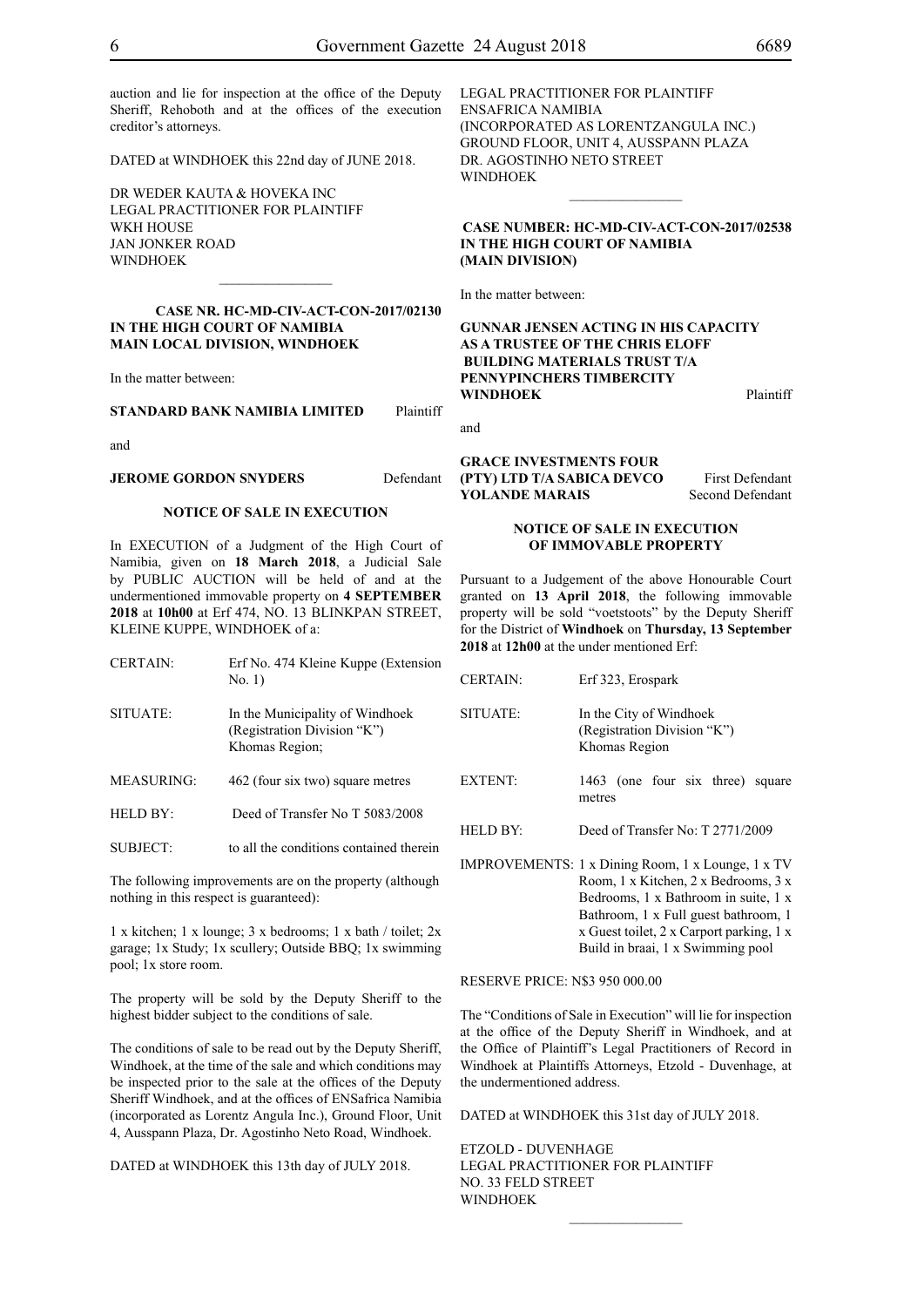and

## **CASE NUMBER: I 1890/2016 IN THE HIGH COURT OF NAMIBIA (Main Division)**

In the matter between:

## **OLD MUTUAL HOLDINGS (NAMIBIA) (PTY) LTD** Plaintiff

and

## **H. HENDRICKS INVESTMENT CC** Defendant

## **NOTICE OF SALE IN EXECUTION**

Pursuant to a Judgement of the above Honourable Court granted on **22 September 2016**, the following immovable property will be sold "voetstoots" by the Deputy Sheriff for the District of **Windhoek** on **11 September 2018**, at **10h00**  AM at ERF NO. 3444 (A PORTION OF CONSOLIDATED ERF NO. 441) WINDHOEK, NO. 85 FRANS INDONGO STREET, WINDHOEK.

- CERTAIN: Erf No. 3444 (A portion of Consolidated Erf No. 441) Windhoek SITUATE: In The Municipality Of Windhoek (Registration Division "K")
- MEASURING: 1348 (one three four eight) square meters

Khomas Region

#### IMPROVEMENTS AND

DESCRIPTION: Ground Floor: 2 General Office Server Room Kitchen, 2 Toilets First Floor: Reception Area General Office, 4 Visitors Cubilles General Office, 2 Toilets Kitchen, Back Office: 10 Offices Boardroom, 2 Toilets Store Room Kitchen, 13 Shaded Parking Bays Top Floor: 2 Boardrooms, 2 Toilets, 1 Kitchen, 9 Offices

The "Conditions of Sale in Execution" will lie for inspection at the office of the Deputy Sheriff in Windhoek, and at the Office of Plaintiffs Legal Practitioners of Record in Windhoek at Plaintiffs Attorneys, Etzold - Duvenhage, at the undermentioned address.

DATED at WINDHOEK on this 20th day of JULY 2018.

ETZOLD - DUVENHAGE LEGAL PRACTITIONER FOR PLAINTIFF NO. 33 FELD STREET **WINDHOEK** 

## **IN THE MAGISTRATE COURT OF THE DISTRICT OF WINDHOEK**

 $\frac{1}{2}$ 

**HELD AT WINDHOEK CASE NO: 7579/2017**

In the matter between

**FRANCOIS PROPERTIES CC** Judgement Creditor

#### **MADMELIAN HANDURA** Judgement Debtor

#### **NOTICE OF SALE IN EXECUTION (IMMOVABLE PROPERTY)**

Pursuant to a Warrant of Execution of the above Honourable Court granted on **15 MAY 2018** , the following immovable property will be sold without reserve and voetstoots by the Deputy Sheriff of the District of **WINDHOEK** on **13 SEPTEMBER 2018** at **15H00** at ERF 445, OT JOMUISE, WINDHOEK, REPUBLIC OF NAMIBIA.

| <b>CERTAIN:</b>                                                                                                                                                            | 445, Otjomuise                                                                                                            |  |
|----------------------------------------------------------------------------------------------------------------------------------------------------------------------------|---------------------------------------------------------------------------------------------------------------------------|--|
| SITUATED:                                                                                                                                                                  | In the Munucipality of Windhoek<br>(Registration Division "K")<br>Khomas Region                                           |  |
| <b>MEASURING:</b>                                                                                                                                                          | 310 (three one nil) square meters                                                                                         |  |
| CONSISTING OF : 2 Dwellings                                                                                                                                                | Dwelling 1:3 Bedrooms, 2 Bathrooms,<br>Kitchen<br>Dwelling 2: 1 Outside Flat with 1<br>Bedroom, Kitchen and Toilet/Shower |  |
| The "Conditions of Sale-in-Execution" will lie for inspec-<br>tion at the office of the Deputy Sheriff at WINDHOEK<br>and the Plaintiff's Attorneys Philin Swanenoel Legal |                                                                                                                           |  |

and the Plaintiff's Attorneys, Philip Swanepoel Legal Practitioners, at the under mentioned address.

Dated at Windhoek on this 1st day of August 2018.

PHILIP SWANEPOEL LEGAL PRACTITIONERS LEGAL PRACTITIONERS FOR Plaintiff EROS AIRPORT, AVIATION ROAD **WINDHOFK** NAMIBIA

## **IN THE MAGISTRATE'S COURT FOR THE DISTRICT OF WINDHOEK**

 $\frac{1}{2}$ 

**HELD AT WINDHOEK CASE NO: 3020 OF 2016**

In the matter between:

**BODY CORPORATE OF BERGLAND** Execution Creditor

and

**LINDEQUEST INVESTMENT NUMBER TWENTY THREE CC** Execution Debtor

## **NOTICE OF SALE IN EXECUTION**

IN EXECUTION of a Judgment granted by the above Honourable Court against the Execution Debtor on **1 June 2016**, the following property will be sold by public auction on **6 September 2018**, at **10H00** by the Messenger of the Court for the district of Windhoek in front of the Magistrate's Court, Mungunda Street, Katutura, Windhoek: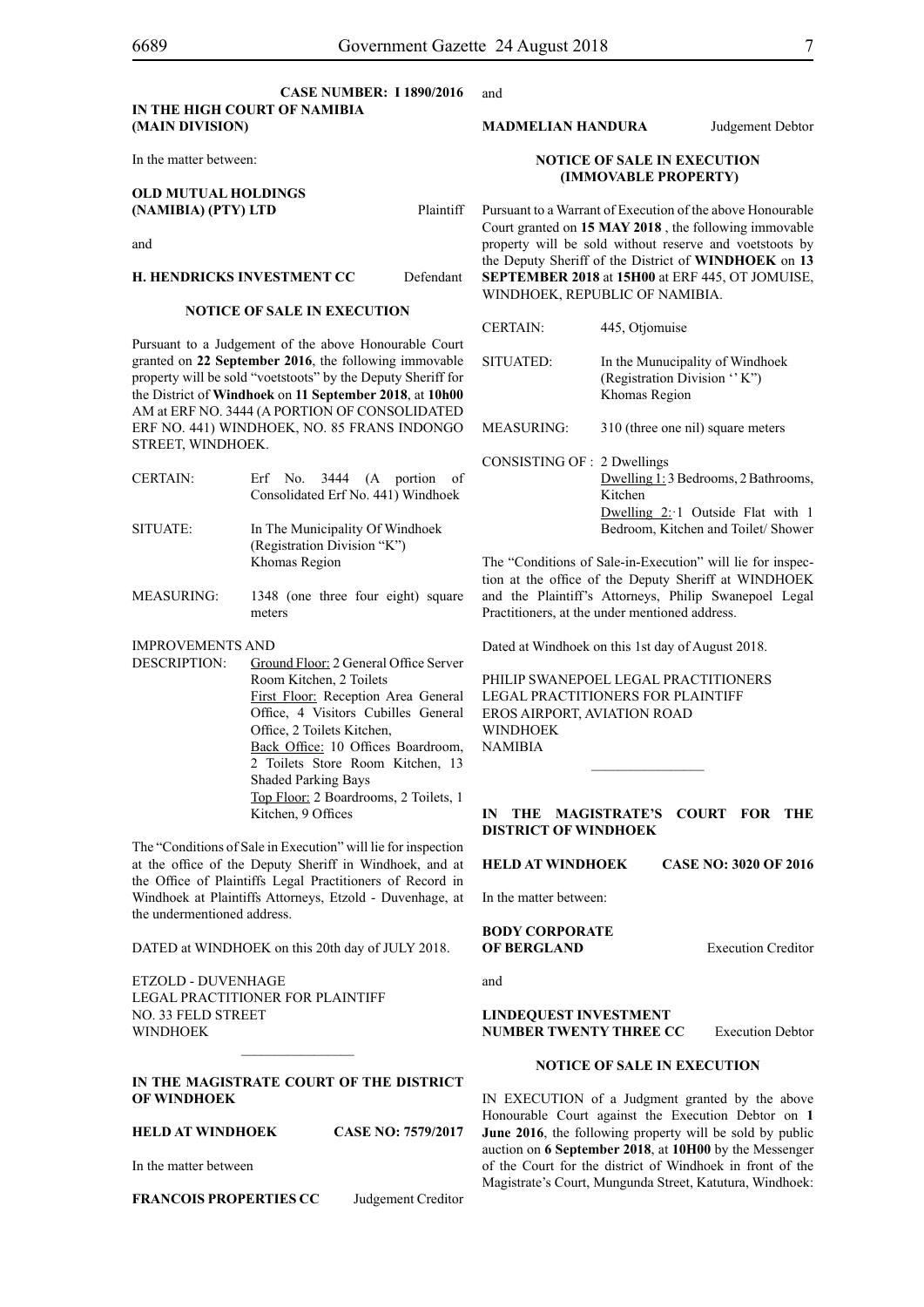- (a) Section No. 23 as shown and more fully described on Section Plan No. 40/2004 in the development scheme known as Bergland, in respect of the land and building or buildings, situate at Windhoek, in the Municipality of Windhoek, Registration Division "K", Khomas Region, of which the floor area, according to the said Sectional Plan, is 21 (Twenty One) square metres in extent; and
- (b) An undivided share in the common propetiy in the development scheme, appot1ioned to that Section in accordance with the pm1icipation quota as endorsed on that Sectional Plan. HELD under Cet1ificate of Registered Sectional Title No. 40/2004(23)(UNIT), dated 26 October 2004, with all fixed improvements thereon.

Alleged improvements: 1 x Garage.

#### **MAIN CONDITIONS OF SALE:**

- 1. The Sale is subject to the provisions of the Magistrate's Court Act 32 of 1944, as amended.
- 2. The propetty will be sold "voetstoots" according to the existing title deed.
- 3. One tenth of the purchase price will be payable inmediately after the Sale in cash, the balance against transfer to be secured by a bank or building society guarantee.
- 4. The complete conditions of Sale may be inspected at the office of the Messenger of the Court, Windhoek (Tel no: 248568) and at the Plaintiffs Attorneys' offices at the undermentioned address.
- 5. The sale will be in Namibian Dollars and no bid less than N\$1 ,00 (ONE NAMIBIAN DOLLAR) will be accepted.

DATED AT WINDHOEK on 12 JULY 2018.

VAN DER MERWE-GREEFF ANDIMA INC ATTORNEYS FOR Plaintiff / EXEUTION CREDITOR 28 CHURCH STREET WINDHOEK

**IN THE MAGISTRATE'S COURT FOR THE DISTRICT OF WINDHOEK** 

 $\frac{1}{2}$ 

**HELD AT WINDHOEK CASE NO: 3018 OF 2016**

In the matter between:

and

**June 2016**, the following property will be sold by public auction on **6 September 2018**, at **10H00** by the Messenger of the Court for the district of Windhoek in front of the Magistrate's Court, Mungunda Street, Katutura, Windhoek:

- (a) Section No. 7 as shown and more fully described on Section Plan No. 40/2004 in the development scheme known as Bergland, in respect of the land and building or buildings, situate at Windhoek, in the Municipality of Windhoek, Registration Division "K", Khomas Region, of which the floor area, according to the said Sectional Plan, is 69 (Sixty Nine) square metres in extent; and
- (b) An undivided share in the common property in the development scheme, apportioned to that Section in accordance with the patticipation quota as endorsed on that Sectional Plan. HELD under Certificate of Registered Sectional Title No. 40/2004(7)(UNIT), dated 26 October 2004, with all fixed improvements thereon.

Alleged improvements: 1 x Bedroom, 1 x Bathroom, 1 x Kitchen, 1 x Lounge.

#### **MAIN CONDITIONS OF SALE:**

- 1. The Sale is subject to the provisions of the Magistrate's Court Act 32 of 1944, as amended.
- 2. The property will be sold "voetstoots" according to the existing title deed.
- 3. One tenth of the purchase price will be payable immediately after the Sale in cash, the balance against transfer to be secured by a bank or building society guarantee.
- 4. The complete conditions of Sale may be inspected at the office of the Messenger of the Court, Windhoek (Tel no: 248568) and at the Plaintiffs Attorneys' offices at the undermentioned address.
- 5. The sale will be in Namibian Dollars and no bid less than N\$1,00 (ONE NAMIBIAN DOLLAR) will be accepted.

DATED AT WINDHOEK on 12 JULY 2018.

VAN DER MERWE-GREEFF ANDIMA INC ATTORNEYS FOR Plaintiff / EXEUTION CREDITOR 28 CHURCH STREET WINDHOEK

 $\frac{1}{2}$ 

| <b>BODY CORPORATE</b>                           |                           | <b>DISTRICT OF WINDHOEK</b>                 | THE MAGISTRATE'S COURT FOR THE |
|-------------------------------------------------|---------------------------|---------------------------------------------|--------------------------------|
| OF BERGLAND                                     | <b>Execution Creditor</b> | <b>HELD AT WINDHOEK</b>                     | <b>CASE NO: 3019 OF 2016</b>   |
| and                                             |                           | In the matter between:                      |                                |
| <b>LINDEOUEST INVESTMENT</b><br>NUMBER SEVEN CC | <b>Execution Debtor</b>   | <b>BODY CORPORATE</b><br><b>OF BERGLAND</b> | <b>Execution Creditor</b>      |
| <b>NOTICE OF SALE IN EXECUTION</b>              |                           |                                             |                                |

and

IN EXECUTION of a Judgment granted by the above Honourable Court against the Execution Debtor on **6**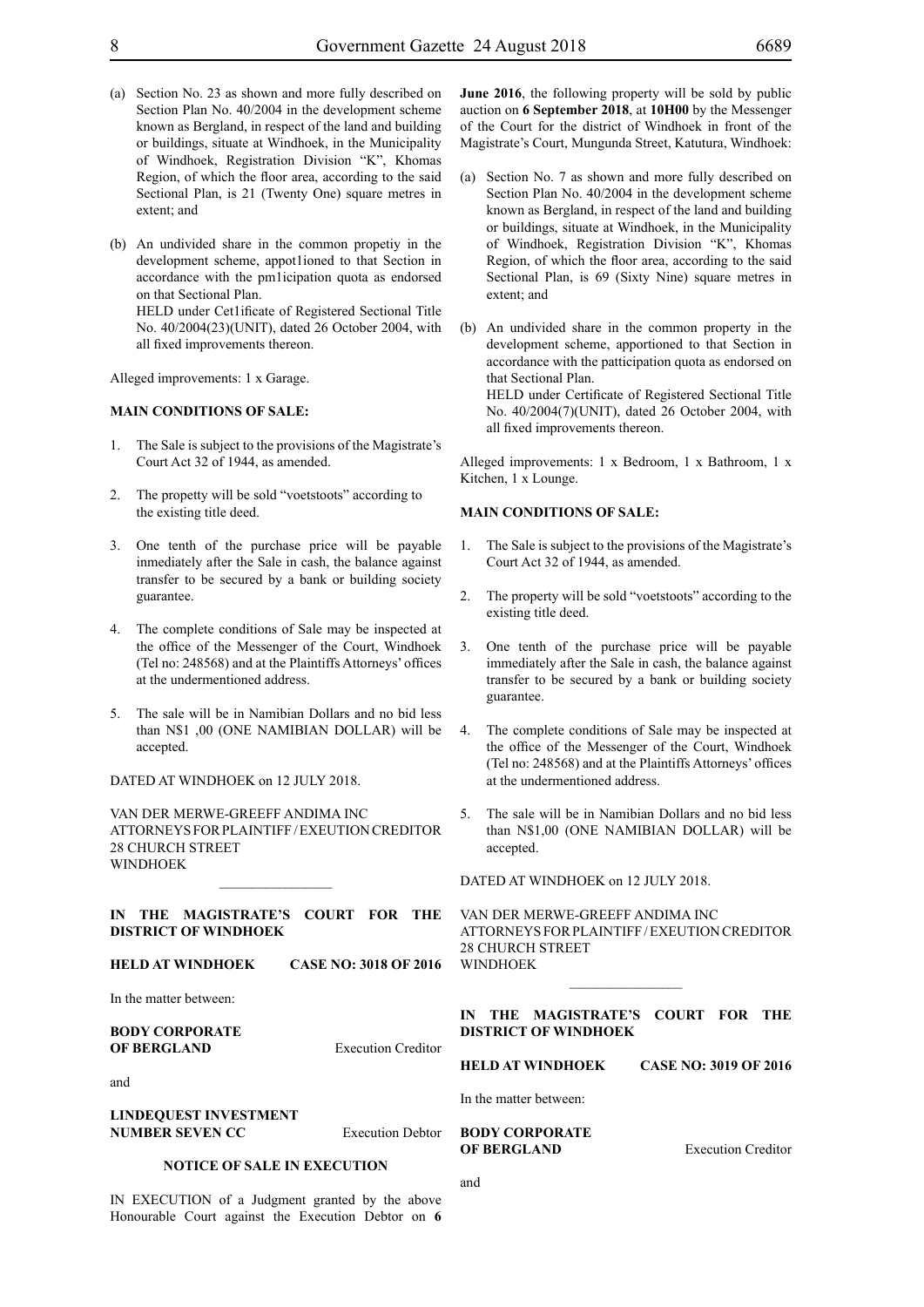#### **LINDEQUEST INVESTMENT NUMBER TWENTY FOUR CC** Execution Debtor

**SWARTBOOI,** Identity number 74091300510, married in community of property to each other, in respect of

|                   | <b>CERTAIN:</b> | Erf No. Rehoboth G 236                                                  |
|-------------------|-----------------|-------------------------------------------------------------------------|
| e<br>6<br>c<br>.r | SITUATE:        | In the Town of Rehoboth<br>(Registration Division "M")<br>Hardap region |

MEASURING: 963 (nine six three) square metres

All persons who object to the issue of such copy are hereby required to lodge their objections in writing with the Registrar of Deeds Rehoboth with in three weeks form the last publication of this notice.

Dated at WINDHOEK this 9th day of August 2018.

FISHER QUARMBY & PFEIFER Legal Practitioners Cnr of Robert Mugabe Ave & Thorer Street, **WINDHOEK** P O Box 37 WINDHOEK

#### **NOTICE OF ALIENATION OF BUSINESS IN TERMS OF SECTION 34(1) OF THE INSOLVENCY ACT NO. 24 OF 1936 AS AMENDED**

KINDLY TAKE NOTICE THAT **BEDDING WAREHOUSE CC,** Registration Number: CC/2004/0607 who traded under the name and style of **BEDDING WAREHOUSE** at 13 VOIGTS STREET,WINDHOEK, sold the said business to **JAN CHRISTOFFEL COETZER,** Identity Number: 77041410501, married out of community of property in his capacity as trustee of a close corporation still to be registered by the name of: BEDDING WAREHOUSE CC, Registration Number: CC/2018/, with effective date 1 OCTOBER 2018 who will trade under the name **BEDDING WAREHOUSE** at the same address for it's own account.

VAN DER MERWE-GREEFF ANDIMA INC LEGAL PRACTITIONERS FOR SELLER 28 CHURCH STREET PO Box2356 WINDHOEK

#### **THE ALIENS ACT, 1937 NOTICE OF INTENTION OF CHANGE OF SURNAME**

 $\frac{1}{2}$ 

I, **martin gaowetse**, residing at Erf 3967, Hanekam Street, Khomasdal and a learner at Wath High School, intend applying to the Minister of Home Affairs for authority under section 9 of the Aliens Act, 1937, to assume the surname GAOWETSE for the reasons that I want him to carry the same surname as the father.

He previously bore the name **katlego tibinyane.**

I intent also applying for authority to change the surname of my child **katlego tibinyane** to **KATLEGO GAOWETSE**.

Any person who objects to the assumption of the said surname of **gaowetse** should as soon as may be lodge his or her

**NOTICE OF SALE IN EXECUTION**

IN EXECUTION of a Judgment granted by the above Honourable Court against the Execution Debtor on June 2016, the following property will be sold by public auction on **6 Septemebr 2018**, at **12H00** by the Messenger of the Court for the district of Windhoek in front of the Magistrate's Court, Mungunda Street, Katutura, Windhoek:

- (a) Section No. 24 as shown and more fully described on Section Plan No. 40/2004 in the development scheme known as Bergland , in respect of the land and building or buildings, situate at Windhoek, in the Municipality of Windhoek, Registration Division "K", Khomas Region, of which the floor area, according to the said Sectional Plan, is 21 (Twenty One) square metres in extent; and
- (b) An undivided share in the common property in the development scheme, apportioned to that Section in accordance with the participation quota as endorsed on that Sectional Plan.

HELD under Certificate of Registered Sectional Title No. 40/2004(24)(UNIT), dated 26 October 2004, with all fixed improvements thereon.

Alleged improvements: 1 x Garage.

## **MAIN CONDITIONS OF SALE:**

- 1 . The Sale is subject to the provisions of the Magistrate's Court Act 32 of 1944, as amended.
- 2. The property will be sold "voetstoots" according to the existing title deed.
- 3. One tenth of the purchase price will be payable immediately after the Sale in cash, the balance against transfer to be secured by a bank or building society guarantee.
- 4. The complete conditions of Sale may be inspected at the office of the Messenger of the Court, Windhoek (Tel no: 248568) and at the Plaintiffs Attorneys' offices at the undermentioned address.
- 5. The sale will be in Namibian Dollars and no bid less than N\$1,00 (ONE NAMIBIAN DOLLAR) will be accepted.

DATED AT WINDHOEK on 12 JULY 2018.

VAN DER MERWE-GREEFF ANDIMA INC ATTORNEYS FOR Plaintiff / EXEUTION CREDITOR 28 CHURCH STREET **WINDHOFK** 

## **LOST LANDTITLE OF ERF NO. REHOBOTH G236**

Notice is hereby given that I/we intend to apply for a certified copy of Landtitle dated 22 JULY 2008 passed/ registered in favour of **ELVIN LAFRED SWARTBOOI,** Identity number 74071500042 and **NANCY NATASHA**